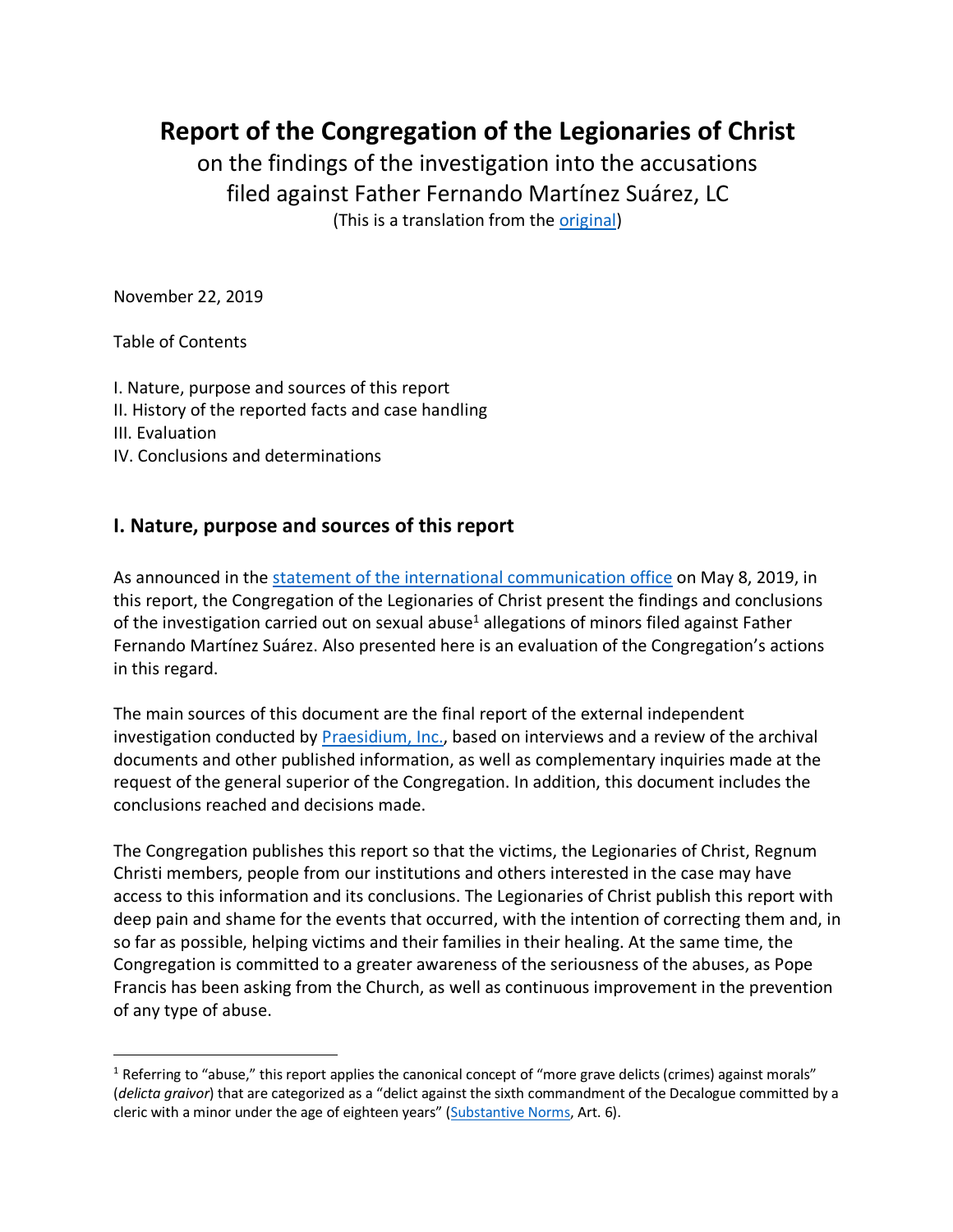## **II. History of the reported facts and handling of the case**

The history of the case of Father Martínez, born in 1939 and ordained a priest in 1964, is described below:

- **1969**: According to a statement made in 2005 by a former religious of the Congregation, published lately, the father of a child between the age of four and six years old accused Father Martínez of abusing his son at the Cumbres Lomas Institute in Mexico City. According to the allegation recounted by the former religious, the superiors at that time did not confront Father Martínez with the accusations but informed Father Marcial Maciel, superior general of the Congregation during that period. Father Maciel decided to transfer him to Saltillo (Coahuila, Mexico). No civil or ecclesiastical authorities were informed. Father Martínez, confronted with these allegations in 2019, denies that this abuse ever occurred. Up to now we have not been able to clarify nor substantiate these statements.
- **1969-1971**: Father Martínez resides in Saltillo as community superior and director of the Cumbres Institute of that city.
- **1971-1974**: Father Martínez is transferred to Mexico City and performs pastoral ministry at the Cumbres Lomas Institute.
- **1974-1976**: Father Martínez returns to Saltillo, where he is assigned as community superior and director of the Cumbres Institute. Around 2008, a priest heard of some inappropriate behavior or possible abuse that Father Martínez committed while in Saltillo between 1974 and 1976. Father Martínez was confronted with this accusation in 2019 and denies that he committed any abuse during this period. So far, investigations into these allegations have not been able to provide more information.
- **1976-1991**: Father Martínez resides in Mexico City and is assigned to pastoral ministry with youth and students.
- **1990**: A mother claims that her daughter has been abused by Father Martínez at the facilities of the Cumbres Lomas Institute (Mexico). Father Martínez admits having unduly approached this girl and, consequently, is removed from contact with children and adolescents by the territorial superior. The case is reported to Father Maciel, then general superior. Father Maciel decides to move Father Martínez and appoint him as director of the Cumbres Institute of Cancun in the summer of 1991<sup>2</sup>, even though Father

 $<sup>2</sup>$  The Constitutions of the Legionaries of Christ then in force gave exclusive authority to the general superior to</sup> appoint to and remove from mission assignments. The territorial superior did not have these faculties. In the Constitutions currently in force, the territorial superior has authority to appoint to mission assignments regarding the members assigned to his territory.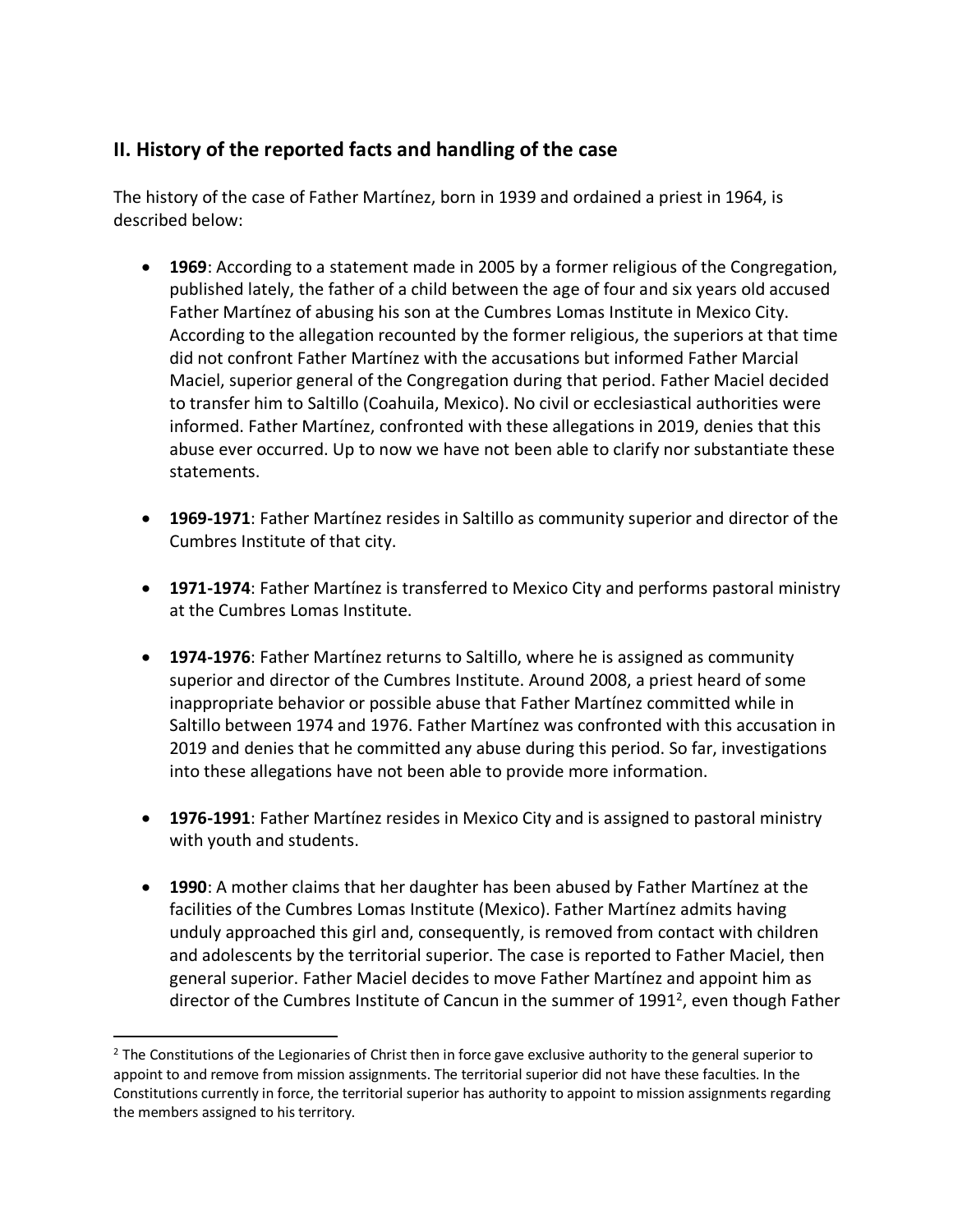Martínez asked not to be assigned to this mission: "I do not feel physically, spiritually nor morally ready to accept this type of responsibility given the recent allegations."<sup>3</sup>

- **1991-1993**: Father Martínez abuses at least six girls between 6 and 11 years old at the Cumbres Institute in Cancun. After an analysis of the documentation and multiple testimonies, Praesidium has corroborated these abuses. One of the witnesses interviewed by Praesidium speaks of seven girls. Father Martínez, interrogated both by Praesidium and the internal investigation, admits with sorrow and remorse the abuses against minors committed during these years in Cancun. In 1993, the superiors inform Father Marcial Maciel. He decides to remove Father Martínez from his position as director and transfer him to Salamanca (Spain) as administrator of the seminary of the Congregation in that city. The territorial superior of Mexico meets with the parents of the abused girls and offers them psychological counseling. According to some testimonies, he promises that Father Martínez would undergo treatment, and would no longer have any contact with minors—promises that later would not be fulfilled. The abuses eventually become public knowledge, and various media publications republish the story over the following years. There are no
- **1993-2016**: Father Martínez resides in Salamanca (Spain) and works as administrator of the Congregation's seminary. Restrictions to his priestly ministry are imposed informally and superiors in Salamanca are not clearly informed about the cause of those restrictions. On account of this, over the years, the application of restrictions is relaxed. In 2007, the new general superior, Father Álvaro Corcuera, elected in 2005, appointed Father Martínez as confessor at the seminary of the Congregation in Salamanca. In addition, during this period he is occasionally given priestly pastoral ministry outside the house of the Congregation.
- **2011-2013**: Both the general superior and the pontifical delegate receive some warnings about deficiencies of the earlier investigation and enforcement of penalties incurred due to abuses committed by Father Fernando Martínez. They are asked to report the allegations to the civil and ecclesiastical authorities and to formalize restrictions so as to avoid laxity in compliance. After a quick review of the case and some informal consultations, they do not consider it necessary to conduct a canonical investigation or issue written restrictions, arguing that the case had already been addressed in 1993 and that there were no new formal complaints of victims or witnesses, a stance that is maintained in the following years.
- **January 20, 2014**: The Extraordinary General Chapter elects a new general superior of the Legionaries of Christ, Father Eduardo Robles-Gil. The Chapter Communiqué asks for decisive action to be taken with regards to the support of victims, the prevention of abuses against minors, and steps for healing and reconciliation.

known cases of abuse after this date.

<sup>&</sup>lt;sup>3</sup> Communication by Father Martínez, July 19, 1991.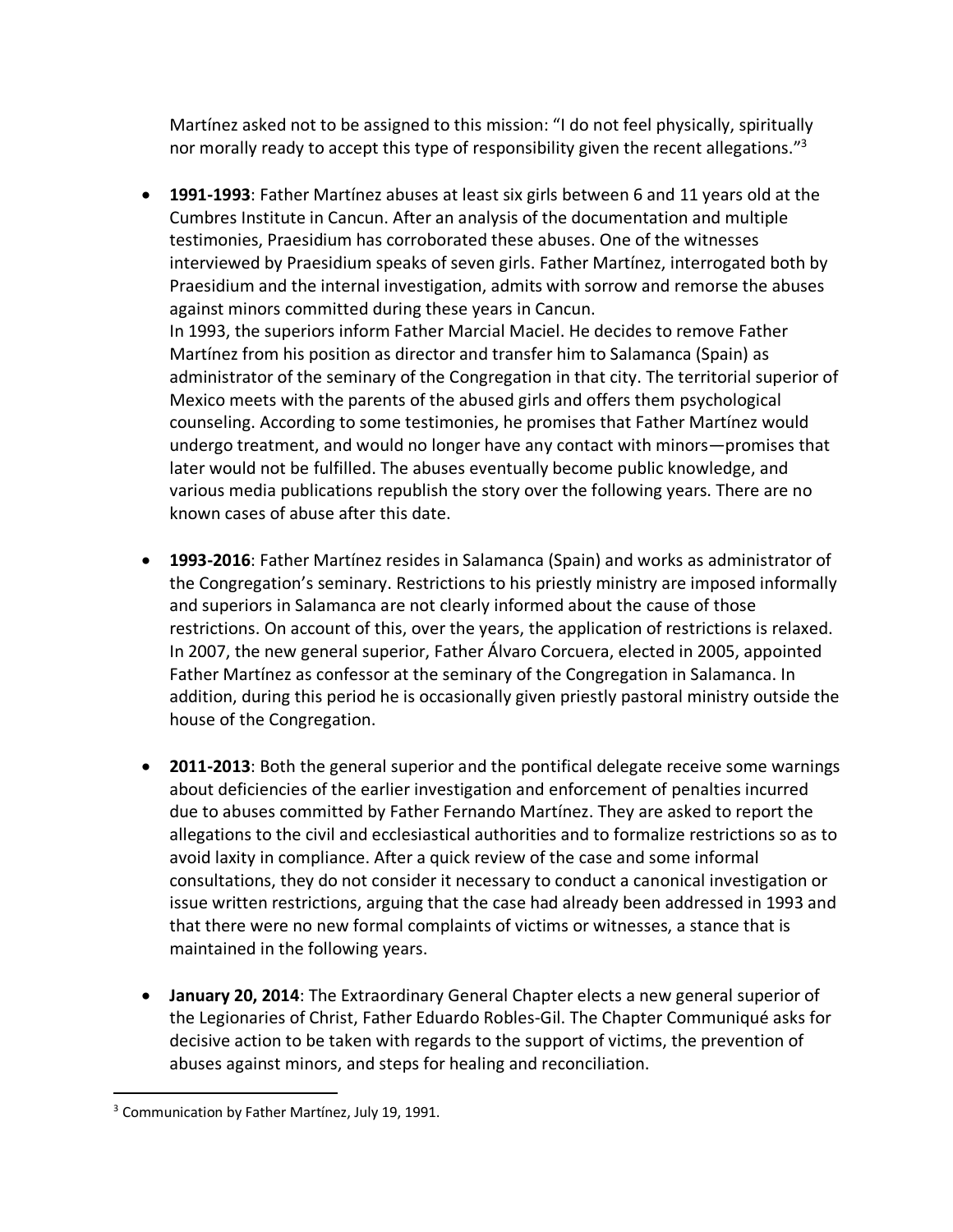- **December 30, 2014**: The general superior signs the decree approving the Accreditation Standards for Safe Environments, which guide the efforts of the Congregation to guarantee the application of processes and policies for the prevention of child abuse and the proper response to them.
- **January 2, 2015**: The general superior sends the Accreditation Standards for Safe Environments to all the territories of the Congregation and urges the territorial directors to comply with them.
- **December 2016**: The general superior, having listened to his council, moves Father Martínez to Rome (Italy) where he neither has contact with minors or nor exercises public priestly ministry.
- **2017-2018**: Father Martínez's restrictions remain informal and unwritten, unknown to members of the communities where he resides. He concelebrates at community Masses in the house of the Legionaries of Christ, sometimes with other faithful present, and hears confessions when requested by someone from the same Legionary house.
- **December 17, 2018**: The general superior decides to initiate an internal investigation into the case of Father Martínez in order to understand better what happened at the time. The investigation seeks to fill gaps in the available information of the case and the measures already taken, and to formalize the restrictions on Father Martínez.
- **May 2, 2019**: Ana Lucía Salazar publicly denounces in a social media forum that as a child she suffered abuse in Cancun by Father Martínez.
- **May 4, 2019**: The Congregation of the Legionaries of Christ, in response to the public claims of Ana Lucía Salazar announces an exhaustive external investigation into the case to accompany the ongoing internal investigation.
- **May 5, 2019**: The general superior receives the results of the internal review of the documents available at that time and of an initial interview with Father Martínez. This report indicates that Father Martínez had committed child abuse. This report does not provide information on the number or the identity of the victims nor an analysis of the previous actions of the Congregation. It recommends maintaining and formalizing the ministerial restrictions imposed on Father Martínez for life.
- **May 7, 2019**: Father Gerardo Flores, LC, safe environment coordinator of the Legionaries of Christ, travels to Cancun (Mexico) and meets with one of the victims.
- **May 8, 2019**: The Congregation of the Legionaries of Christ issues as statement reporting that Praesidium will be the agency that will conduct the external investigation.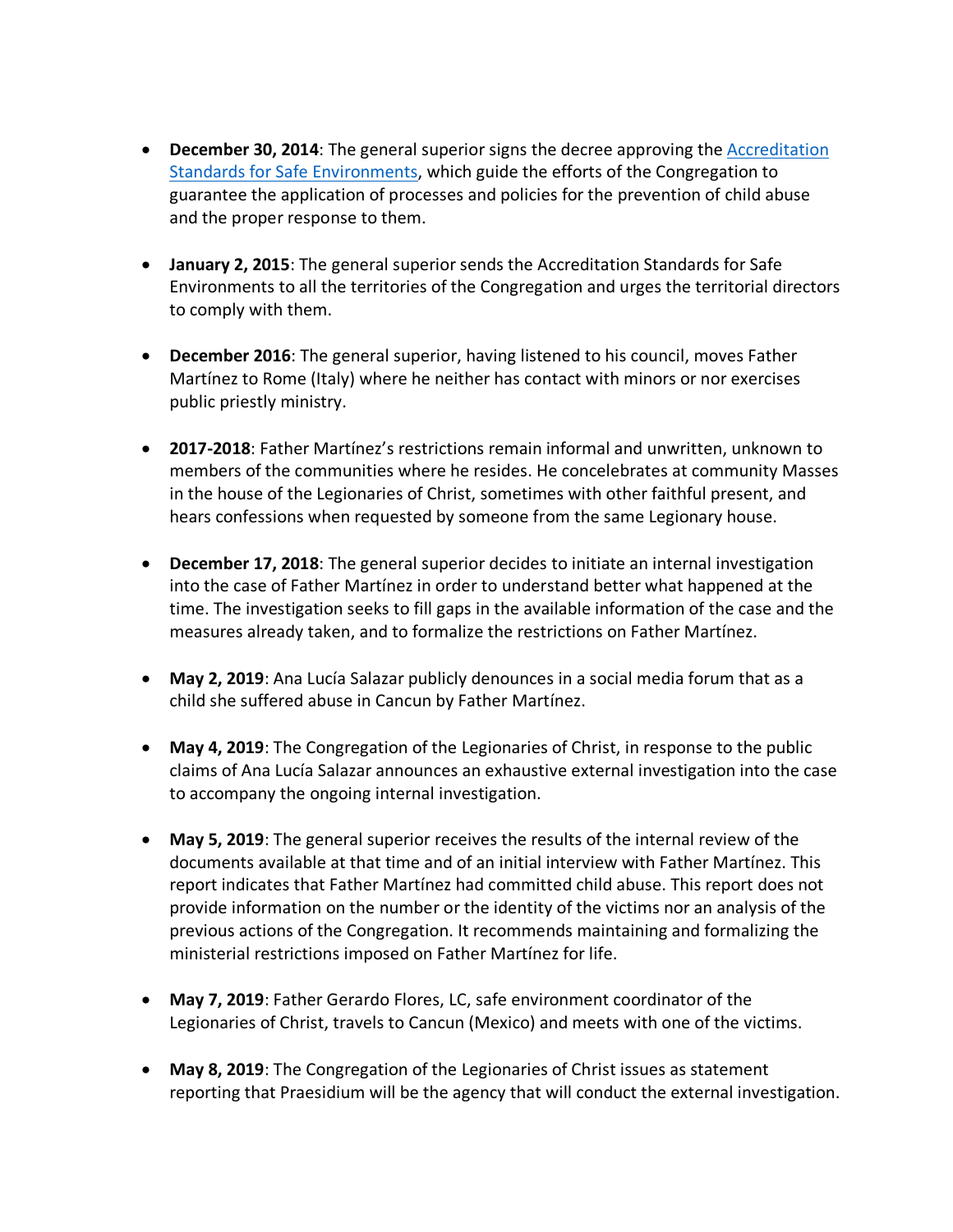The objective is to bring clarity regarding the accusations presented, listen to those affected, and evaluate the behavior of the Congregation over these years. Praesidium receives the documents and initial results of the internal investigation. An independent claims channel is set up so as to make it easier for victims to come forward. The Praesidium external investigation concludes on November 8, 2019.

- **May 16, 2019**: Father Martínez is officially notified about the beginning of the investigation by Praesidium. Restrictions already imposed in the past are reiterated and formalized (prohibition of publicly exercising priestly ministry and of contact with minors). Other restrictions are added: the prohibition from wearing clerical garb outside the houses of the Congregation; the prohibition from hearing confessions from those who live in the communities of the Congregation; the prohibition from participating in community concelebrations of the Mass attended by religious in formation or other faithful. Also, Father Martínez is asked to embrace a path of conversion and reparation, including spiritual guidance and psychological support.
- **May 21, 2019**: The general superior of the Legionaries of Christ notifies the Congregation for the Doctrine of the Faith of the Holy See about the case. According to the procedures provided, he also informs Bishop Pedro Pablo Elizondo, bishop-prelate of Cancun-Chetumal (where the reported abuses occurred) and the Vicariate of Rome (where the denounced priest presently resides), about the ongoing canonical investigation.
- **May 23, 2019**: Given that the abuses occurred in Cancun, the Cumbres Institute of Cancun, in agreement with the Congregation, reports the case to the civil authorities through the attorney general of the State of Quintana Roo.
- **June 20, 2019**: The general superior orders a commission to review all the cases of child abuse in the Congregation including the old ones to ensure that they are handled correctly.
- **August 7, 2019**: The general superior meets with one of the victims in Cancun.
- **October 28 and November 8, 2019**: The general superior receives from Praesidium the final report on Father Martínez, and later an appendix to the report.
- **October 28 – November 20, 2019**: Additional interviews recommended by Praesidium are conducted. Father Martínez is confronted with the results of the investigation so that he may give his own statement. Father Martínez asks forgiveness for what he has done. This present document is prepared.
- **November 11, 2019**: The general superior of the Legionaries of Christ delivers the results of investigations into the abuses of Father Martínez to the Congregation for the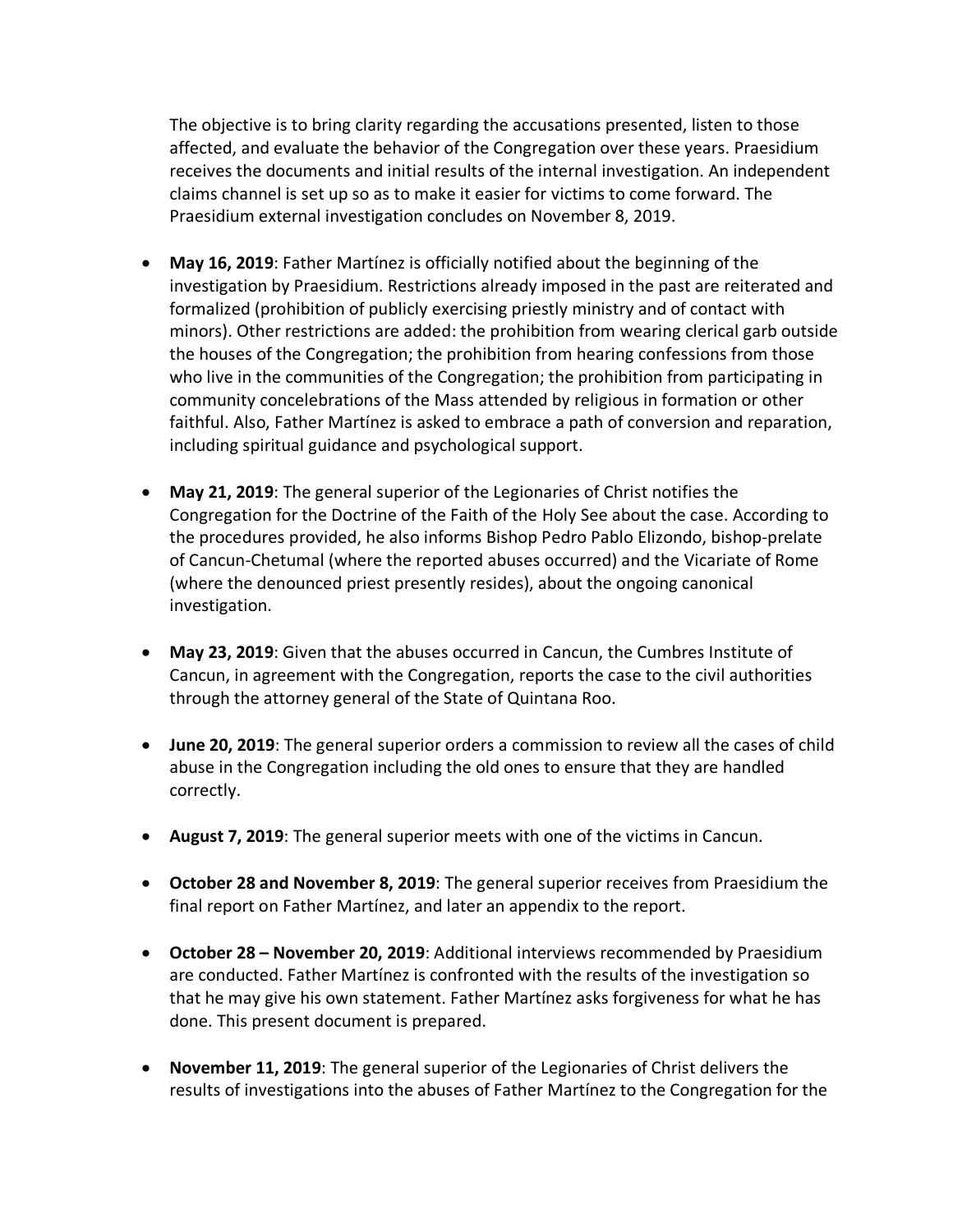Doctrine of the Faith and asks for instructions on the canonical process to be followed. Meanwhile he reaffirms the restrictions that had already been imposed on Father Martínez.

## **III. Evaluation**

The Congregation of the Legionaries of Christ deplores and condemns the abuses committed by Father Martínez. It also deplores those institutional or personal practices that, in this case, facilitated or propitiated any form of abuse or revictimization. We are ashamed that adequate and sufficient measures were not applied. In this sense, the Congregation highlights the following deficiencies in the handling of this case over the last decades:

- The most serious mistake of assigning, in this case, a priest who had abused a child to pastoral ministry with children and youth elsewhere.
- The absence, at the time, of adequate procedures to respond to accusations and to provide attention to victims and their families.
- Ignorance of the phenomenon of child abuse, especially regarding the serious and lasting consequences for the victims and of the psychological mechanisms of abusers.
- The existence of a defensive culture that prioritized the image and reputation of the institution over the good of victims, which prioritized the abusive priest over the victim.
- The mentality of avoiding civil and canonical processes unless strictly necessary<sup>4</sup> instead of thorough investigation of accusations and ensuring they be reported to the competent authorities<sup>5</sup>.
- The norms and practices of the Congregation that gave exclusive authority to Father Maciel, as general superior, over all important decisions regarding priests.<sup>6</sup> This practice limited the ability of local or territorial superiors to act. Furthermore, they did not

 <sup>4</sup> Cf. canon 1341 of the *Code of Canon Law* (1983): "An ordinary is to take care to initiate a judicial or administrative process to impose or declare penalties only after he has ascertained that fraternal correction or rebuke or other means of pastoral solicitude cannot sufficiently repair the scandal, restore justice, reform the offender."

<sup>&</sup>lt;sup>5</sup> A judicial process correctly concluded is good because it allows the victims to have official confirmation of their victimization, it holds the guilty priest accountable so he can begin to walk a path of reparation, and it permits the institution to contribute to the healing process. With regard to legal responsibility, it is evident that civil and ecclesial laws in past decades were inadequate with regard to the classification of abuses, the obligation to respond to accusations, and the statutes of limitations. There has been progress in civil and canonical legislation thanks to a better understanding of the phenomenon of the abuse of minors. We support these advances that have been made in favor of victims.

<sup>&</sup>lt;sup>6</sup> Message from the 2014 General Chapter of the Legionaries of Christ.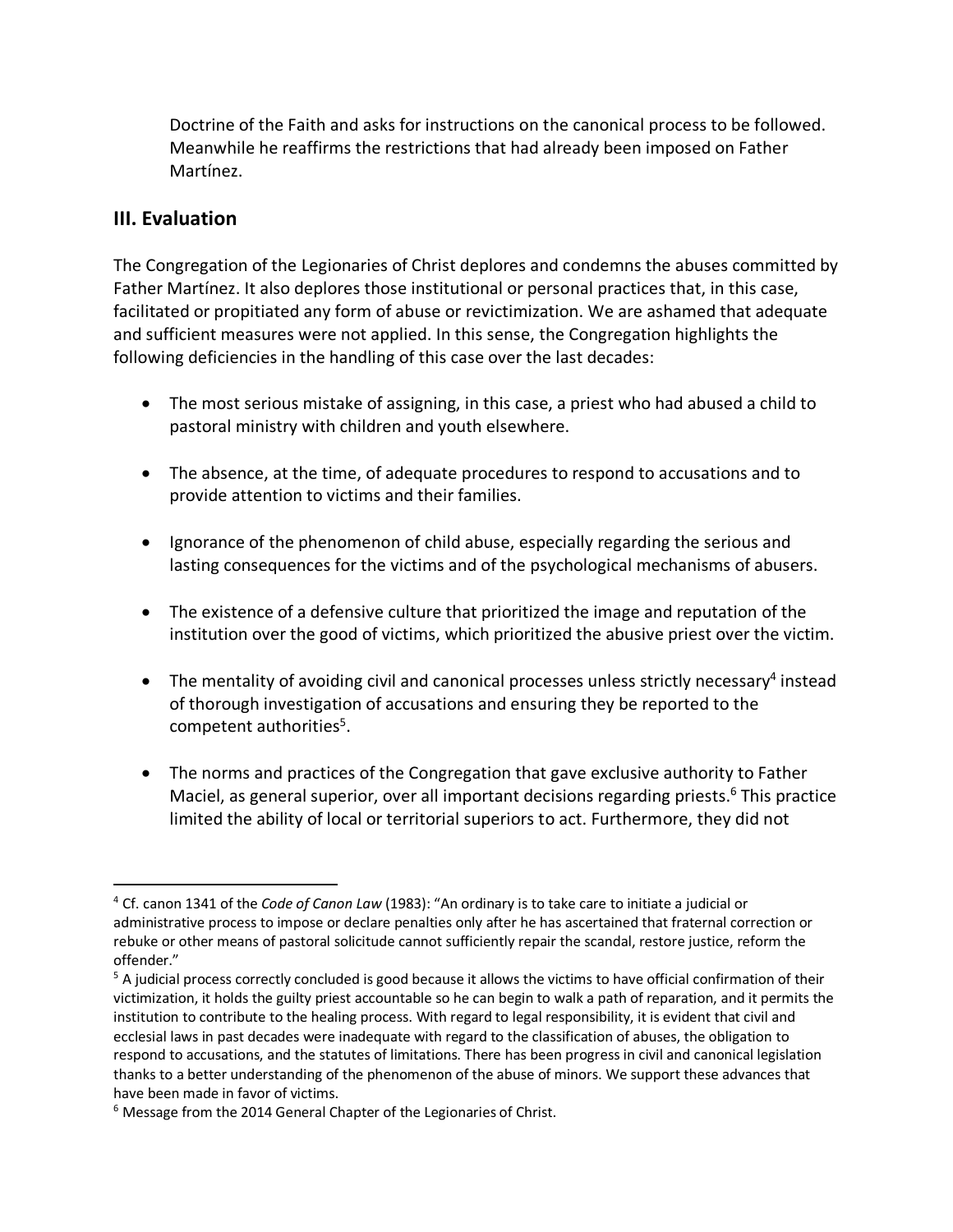receive the relevant information needed to responsibly and maturely govern their subjects.

- Although there is no known abuse committed by Father Martínez after 1993, by not offering him professional therapy and preventing him from further contact with minors, the Congregation did not eliminate the risk of further abuse and increased the suffering of the victims.
- The failure over the years to formalize restrictions and to inform those responsible for their enforcement.
- The lack of interest by members of the Congregation in learning about the abuses, their seriousness, and their consequences.
- The decision not to review old cases in the light of recent findings about child abuse cases in the Church to make up for deficiencies in its handling of cases and to facilitate further healing for victims.

The investigation examined the actions of the superiors of the Congregation who dealt with this case at different time and verified the personal responsibility of Father Marcial Maciel who was general superior until 2005. First, as we now know, because Father Maciel abused Father Fernando Martínez in Ontaneda and Rome in the summer and fall of 1954, when he was 15 years old.<sup>7</sup> Then, although Father Maciel knew that Father Martínez in turn had committed abuses, he decided to move him from one place to another, and ignoring the territorial superior's reservations and Father Martínez's own request, appointed him director of the school in Cancun. The community and the school were not informed that Father Martínez had abused a minor. Thus, Father Martínez committed abuses in at least two different places. Finally, the personality and the authoritarian action of Father Maciel favored many of the deficiencies mentioned above. The other superiors recognize with pain that the handling of this case as well as the attention to victims and those presenting claims suffered as a result of these deficiencies.

The external agency and internal investigation were not able to evaluate the behavior of teachers and employees of the Cumbres Institute of Cancún from 1991-1993, the years in which the abuses by Father Martínez took place.

## **IV. Conclusions and determinations**

 $7$  Father Martínez authorized the release of this information.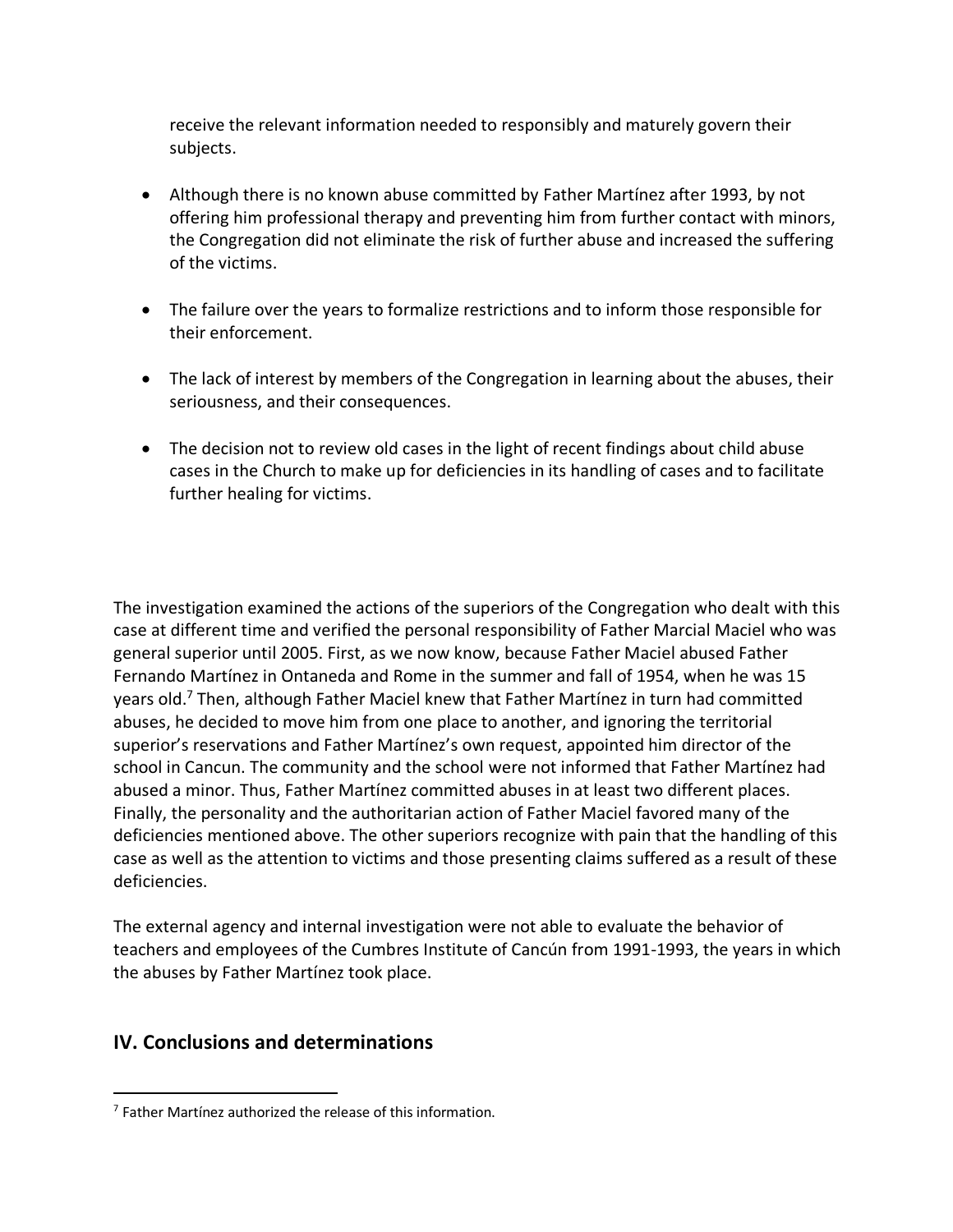Given the outcome of the investigations into the case of Father Martínez, we are grieved with deep pain for the suffering of the victims and the scandal caused. Together with Father Martínez, we humbly ask forgiveness for his abusive acts against minors and deplore our mistakes that have further increased the pain of the victims. Institutionally, we also apologize to Father Martínez for the abuses he suffered and for not having helped him properly when the abuses he committed came to light.

We appreciate the collaboration of the victims and all those who have participated in the investigations for their commitment to the truth and for providing their testimony so as to walk a path of justice, healing and reparation. We also appreciate those in the Church who, during these months, have welcomed and have listened to the victims of Father Martínez when they approached them.

We recognize the contribution of people who continued to insist that this case be properly addressed by the superiors of the Congregation. We also appreciate those who have raised their voices publicly in social media and the press. At the same time, we are sorry for our delay in treating these accusations with the gravity they deserve, much less in diligently taking action to respond to them.

Throughout the investigation we have approached victims of Father Martínez, but we cannot exclude the possibility that there may be people affected by his actions from whom we have not yet heard. Therefore, with the desire to reach out to them if they so desire, we set up an email and a hotline to contact us: childprotection@legionaries.org and mobile number +39 328 593 7082.

At the same time, we reiterate our commitment to offer safe environments and spaces for minors and vulnerable adults, with strict prevention policies and processes for quick and just response to any accusation, always including collaboration with civil and ecclesiastical authorities. We are available to anyone who wants to contact us in regards to any other child abuse case by members of the Congregation.

To continue down a path of reconciliation, the general superior has made the following decisions, based on the recommendations of the Praesidium agency:

- 1. To actively seek reconciliation with all victims in this case.
- 2. To seek adequate and empathic communication with victims and accusers, recognizing deficiencies and communicating resolutions.
- 3. To implement the instructions of the Congregation for the Doctrine of the Faith regarding the canonical procedures to be followed.